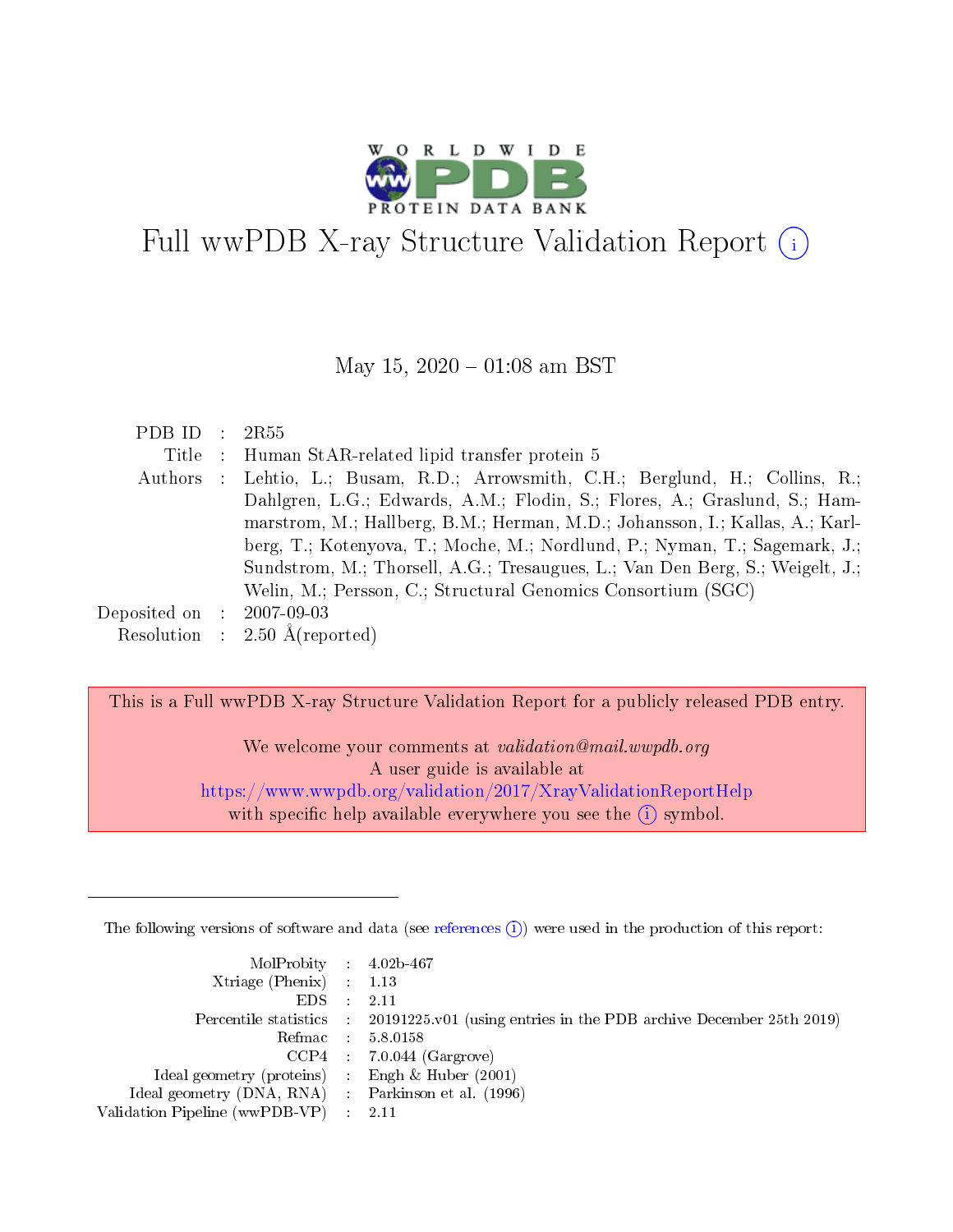# 1 [O](https://www.wwpdb.org/validation/2017/XrayValidationReportHelp#overall_quality)verall quality at a glance  $(i)$

The following experimental techniques were used to determine the structure: X-RAY DIFFRACTION

The reported resolution of this entry is 2.50 Å.

Percentile scores (ranging between 0-100) for global validation metrics of the entry are shown in the following graphic. The table shows the number of entries on which the scores are based.



| Metric                | Whole archive<br>$(\#\text{Entries})$ | Similar resolution<br>$(\#\text{Entries},\,\text{resolution}\,\,\text{range}(\textup{\AA}))$ |  |  |
|-----------------------|---------------------------------------|----------------------------------------------------------------------------------------------|--|--|
| $R_{free}$            | 130704                                | 4661 $(2.50-2.50)$                                                                           |  |  |
| Clashscore            | 141614                                | $5346$ $(2.50-2.50)$                                                                         |  |  |
| Ramachandran outliers | 138981                                | $5231 (2.50 - 2.50)$                                                                         |  |  |
| Sidechain outliers    | 138945                                | $5233(2.50-2.50)$                                                                            |  |  |
| RSRZ outliers         | 127900                                | $4559(2.50-2.50)$                                                                            |  |  |

The table below summarises the geometric issues observed across the polymeric chains and their fit to the electron density. The red, orange, yellow and green segments on the lower bar indicate the fraction of residues that contain outliers for  $>=3, 2, 1$  and 0 types of geometric quality criteria respectively. A grey segment represents the fraction of residues that are not modelled. The numeric value for each fraction is indicated below the corresponding segment, with a dot representing fractions  $\epsilon=5\%$  The upper red bar (where present) indicates the fraction of residues that have poor fit to the electron density. The numeric value is given above the bar.

| Mol | $Chain \  Length$ | Quality of chain |     |     |  |  |  |  |
|-----|-------------------|------------------|-----|-----|--|--|--|--|
|     | 23 <sup>1</sup>   | $\%$<br>70%      | 18% | 10% |  |  |  |  |
|     | 23 <sup>1</sup>   | $\%$<br>71%      | 18% | 10% |  |  |  |  |

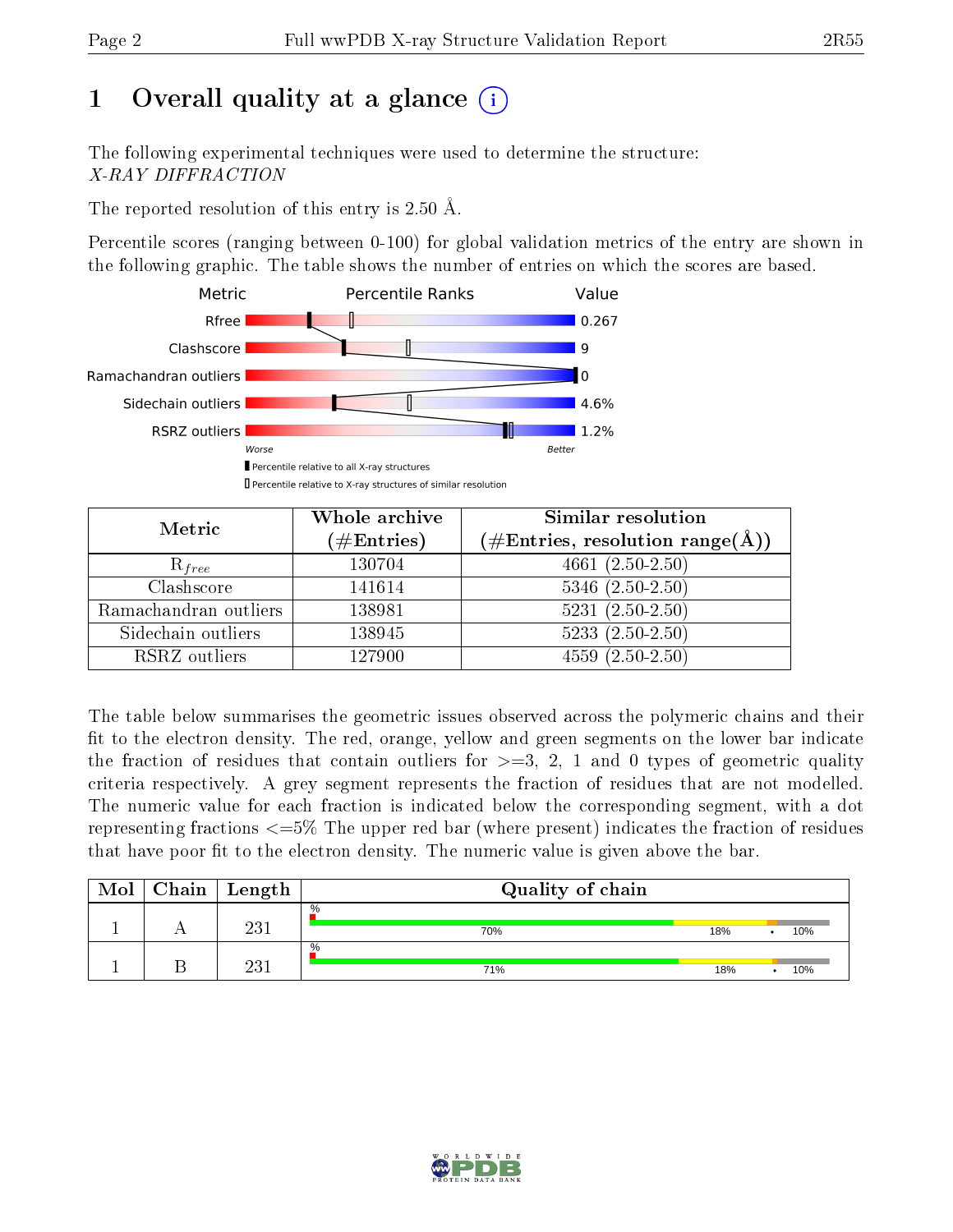# 2 Entry composition (i)

There are 2 unique types of molecules in this entry. The entry contains 3318 atoms, of which 0 are hydrogens and 0 are deuteriums.

In the tables below, the ZeroOcc column contains the number of atoms modelled with zero occupancy, the AltConf column contains the number of residues with at least one atom in alternate conformation and the Trace column contains the number of residues modelled with at most 2 atoms.

| Mol |     | Chain   Residues | Atoms       |     |      |     |  |  | $ZeroOcc \mid AltConf \mid Trace$ |  |
|-----|-----|------------------|-------------|-----|------|-----|--|--|-----------------------------------|--|
|     | 208 | Total            |             | -N  |      |     |  |  |                                   |  |
|     |     | 1646             | 1048 283    |     | 303  | -12 |  |  |                                   |  |
|     |     | 208              | $\rm Total$ |     | N    |     |  |  |                                   |  |
|     |     | 1646.            | 1048        | 283 | -303 | 12  |  |  |                                   |  |

Molecule 1 is a protein called StAR-related lipid transfer protein 5.

| Chain                   | Residue        | Modelled                | Actual         | $\bf {Comment}$       | Reference                          |
|-------------------------|----------------|-------------------------|----------------|-----------------------|------------------------------------|
| А                       | $-17$          | <b>MET</b>              | ÷.             | <b>EXPRESSION TAG</b> | UNP Q9NSY2                         |
| $\boldsymbol{A}$        | $-16$          | <b>HIS</b>              |                | EXPRESSION TAG        | UNP Q9NSY2                         |
| $\boldsymbol{A}$        | $-15$          | <b>HIS</b>              |                | <b>EXPRESSION TAG</b> | UNP Q9NSY2                         |
| $\boldsymbol{A}$        | $-14$          | <b>HIS</b>              |                | <b>EXPRESSION TAG</b> | Q9NSY2<br><b>UNP</b>               |
| $\boldsymbol{A}$        | $-13$          | <b>HIS</b>              | ÷.             | <b>EXPRESSION TAG</b> | UNP Q9NSY2                         |
| A                       | $-12$          | <b>HIS</b>              | ÷,             | <b>EXPRESSION TAG</b> | UNP Q9NSY2                         |
| $\bf{A}$                | $-11$          | <b>HIS</b>              | ä,             | <b>EXPRESSION TAG</b> | UNP Q9NSY2                         |
| А                       | $-10$          | SER                     | $\overline{a}$ | <b>EXPRESSION TAG</b> | UNP<br>$Q9N\overline{SY2}$         |
| $\boldsymbol{A}$        | $-9$           | <b>SER</b>              | -              | <b>EXPRESSION TAG</b> | <b>UNP</b><br>Q9NSY2               |
| $\overline{\rm A}$      | $-\sqrt{8}$    | $\overline{\text{GLY}}$ | $\equiv$       | <b>EXPRESSION TAG</b> | <b>UNP</b><br>$\overline{Q9NSY2}$  |
| А                       | $-7$           | VAL                     | ÷,             | <b>EXPRESSION TAG</b> | Q9NSY2<br><b>UNP</b>               |
| $\boldsymbol{A}$        | $-6$           | ASP                     |                | <b>EXPRESSION TAG</b> | <b>UNP</b><br>$Q9N\overline{SY2}$  |
| $\boldsymbol{A}$        | $-5$           | <b>LEU</b>              | ÷,             | <b>EXPRESSION TAG</b> | $\overline{Q9NSY2}$<br><b>UNP</b>  |
| $\boldsymbol{A}$        | $-4$           | <b>GLY</b>              | $\overline{a}$ | <b>EXPRESSION TAG</b> | UNP Q9NSY2                         |
| A                       | $-3$           | <b>THR</b>              | ÷              | <b>EXPRESSION TAG</b> | UNP Q9NSY2                         |
| $\bf{A}$                | $-2$           | <b>GLU</b>              | -              | <b>EXPRESSION TAG</b> | UNP Q9NSY2                         |
| $\boldsymbol{A}$        | $-1$           | $\overline{\text{ASN}}$ | $\equiv$       | <b>EXPRESSION TAG</b> | UNP<br>Q9NSY2                      |
| $\boldsymbol{A}$        | $\overline{0}$ | <b>LEU</b>              | ÷,             | <b>EXPRESSION TAG</b> | <b>UNP</b><br>$Q9N\overline{SY2}$  |
| $\boldsymbol{A}$        | $\mathbf{1}$   | <b>TYR</b>              | ÷              | <b>EXPRESSION TAG</b> | Q9NSY2<br><b>UNP</b>               |
| А                       | $\overline{2}$ | PHE                     | ÷,             | <b>EXPRESSION TAG</b> | <b>UNP</b><br>$\overline{Q9}$ NSY2 |
| $\boldsymbol{A}$        | $\overline{3}$ | <b>GLN</b>              |                | <b>EXPRESSION TAG</b> | UNP<br>Q9NSY2                      |
| $\boldsymbol{A}$        | 4              | <b>SER</b>              | ä,             | <b>EXPRESSION TAG</b> | <b>UNP</b><br>$Q9N\overline{SY2}$  |
| $\boldsymbol{A}$        | $\overline{5}$ | <b>MET</b>              | $\equiv$       | <b>EXPRESSION TAG</b> | UNP Q9NSY2                         |
| $\, {\bf B}$            | $-17$          | <b>MET</b>              | ÷.             | <b>EXPRESSION TAG</b> | UNP Q9NSY2                         |
| $\overline{\mathbf{B}}$ | $-16$          | <b>HIS</b>              | ÷,             | <b>EXPRESSION TAG</b> | UNP Q9NSY2                         |

There are 46 discrepancies between the modelled and reference sequences:

D W I D E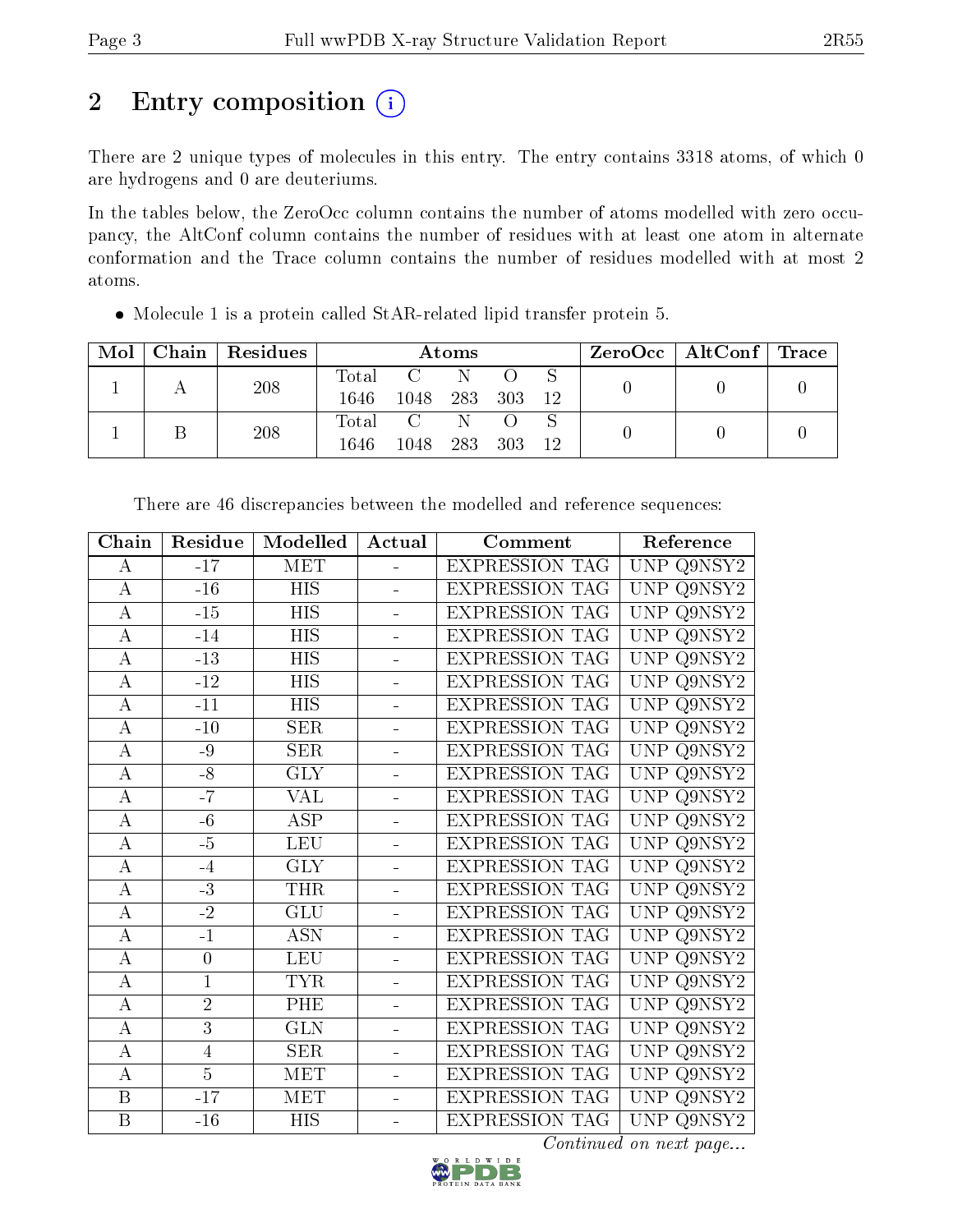| Chain            | Residue        | Modelled   | Actual                   | Comment               | Reference     |
|------------------|----------------|------------|--------------------------|-----------------------|---------------|
| B                | $-15$          | <b>HIS</b> |                          | <b>EXPRESSION TAG</b> | UNP Q9NSY2    |
| $\, {\bf B}$     | $-14$          | <b>HIS</b> |                          | <b>EXPRESSION TAG</b> | UNP Q9NSY2    |
| B                | $-13$          | <b>HIS</b> |                          | <b>EXPRESSION TAG</b> | UNP Q9NSY2    |
| B                | $-12$          | HIS        | ÷                        | <b>EXPRESSION TAG</b> | Q9NSY2<br>UNP |
| $\boldsymbol{B}$ | $-11$          | <b>HIS</b> |                          | <b>EXPRESSION TAG</b> | UNP Q9NSY2    |
| B                | $-10$          | <b>SER</b> |                          | <b>EXPRESSION TAG</b> | UNP Q9NSY2    |
| $\, {\bf B}$     | $-9$           | SER        | $\overline{\phantom{0}}$ | <b>EXPRESSION TAG</b> | UNP Q9NSY2    |
| $\boldsymbol{B}$ | $-8$           | <b>GLY</b> |                          | <b>EXPRESSION TAG</b> | UNP Q9NSY2    |
| $\boldsymbol{B}$ | $-7$           | <b>VAL</b> |                          | <b>EXPRESSION TAG</b> | UNP Q9NSY2    |
| B                | $-6$           | <b>ASP</b> |                          | <b>EXPRESSION TAG</b> | UNP Q9NSY2    |
| $\boldsymbol{B}$ | $-5$           | <b>LEU</b> |                          | <b>EXPRESSION TAG</b> | UNP Q9NSY2    |
| $\boldsymbol{B}$ | $-4$           | <b>GLY</b> |                          | <b>EXPRESSION TAG</b> | UNP Q9NSY2    |
| B                | $-3$           | <b>THR</b> |                          | <b>EXPRESSION TAG</b> | UNP Q9NSY2    |
| B                | $-2$           | <b>GLU</b> |                          | <b>EXPRESSION TAG</b> | Q9NSY2<br>UNP |
| $\boldsymbol{B}$ | $-1$           | <b>ASN</b> |                          | <b>EXPRESSION TAG</b> | Q9NST2<br>UNP |
| $\, {\bf B}$     | $\overline{0}$ | <b>LEU</b> |                          | <b>EXPRESSION TAG</b> | UNP Q9NSY2    |
| $\boldsymbol{B}$ | $\mathbf{1}$   | <b>TYR</b> | $\blacksquare$           | <b>EXPRESSION TAG</b> | Q9NSY2<br>UNP |
| $\boldsymbol{B}$ | $\overline{2}$ | PHE        | $\equiv$                 | <b>EXPRESSION TAG</b> | UNP Q9NSY2    |
| B                | 3              | <b>GLN</b> |                          | <b>EXPRESSION TAG</b> | UNP Q9NSY2    |
| $\, {\bf B}$     | 4              | <b>SER</b> | $\overline{\phantom{0}}$ | <b>EXPRESSION TAG</b> | UNP Q9NSY2    |
| B                | $\overline{5}$ | <b>MET</b> |                          | <b>EXPRESSION TAG</b> | UNP Q9NSY2    |

Continued from previous page...

 $\bullet\,$  Molecule 2 is water.

|  | Mol   Chain   Residues | Atoms                     | ZeroOcc   AltConf |  |
|--|------------------------|---------------------------|-------------------|--|
|  | 15                     | Total O<br>$15 -$<br>- 15 |                   |  |
|  |                        | Total O                   |                   |  |

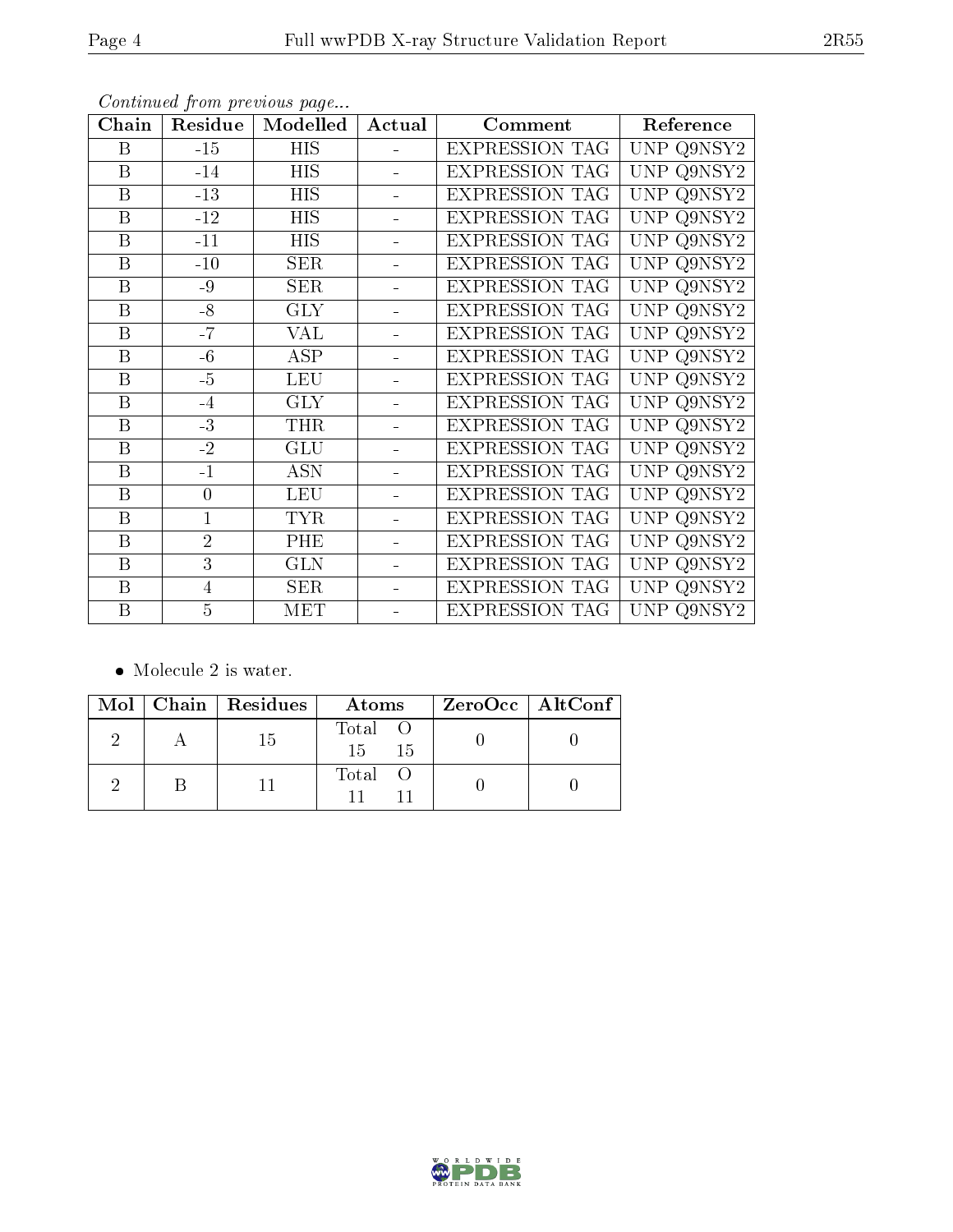# 3 Residue-property plots  $(i)$

These plots are drawn for all protein, RNA and DNA chains in the entry. The first graphic for a chain summarises the proportions of the various outlier classes displayed in the second graphic. The second graphic shows the sequence view annotated by issues in geometry and electron density. Residues are color-coded according to the number of geometric quality criteria for which they contain at least one outlier: green  $= 0$ , yellow  $= 1$ , orange  $= 2$  and red  $= 3$  or more. A red dot above a residue indicates a poor fit to the electron density (RSRZ  $> 2$ ). Stretches of 2 or more consecutive residues without any outlier are shown as a green connector. Residues present in the sample, but not in the model, are shown in grey.



• Molecule 1: StAR-related lipid transfer protein 5

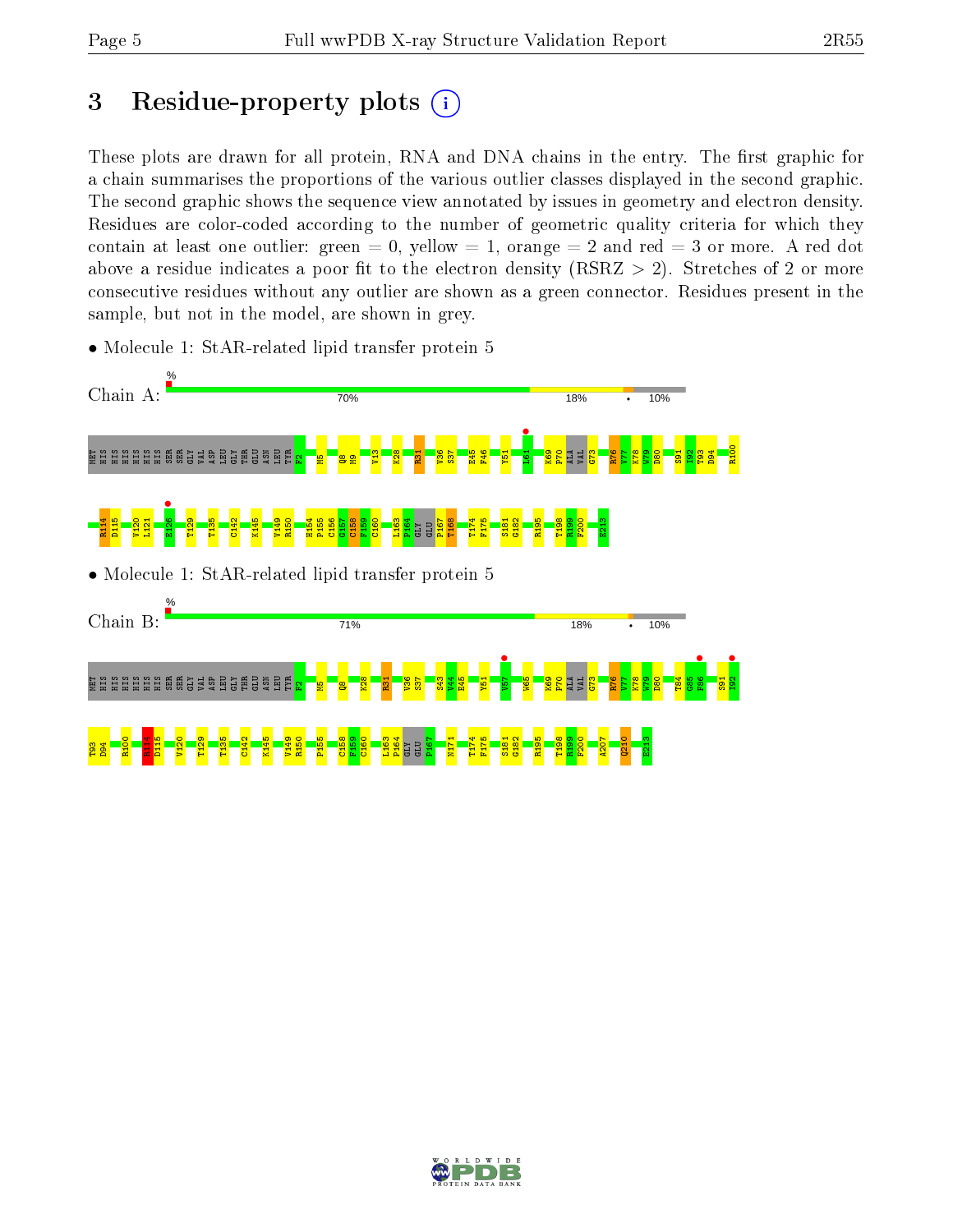# 4 Data and refinement statistics  $(i)$

| Property                                                             | Value                                             | Source     |
|----------------------------------------------------------------------|---------------------------------------------------|------------|
| Space group                                                          | $\overline{P_65}$                                 | Depositor  |
| Cell constants                                                       | $62.87\text{\AA}$<br>$62.87\text{\AA}$<br>214.93Å |            |
| a, b, c, $\alpha$ , $\beta$ , $\gamma$                               | $90.00^\circ$<br>$120.00^\circ$<br>$90.00^\circ$  | Depositor  |
| Resolution $(A)$                                                     | 19.99<br>$-2.50$                                  | Depositor  |
|                                                                      | 19.78<br>$-2.50$                                  | <b>EDS</b> |
| % Data completeness                                                  | $100.0(19.99-2.50)$                               | Depositor  |
| (in resolution range)                                                | 98.1 (19.78-2.50)                                 | <b>EDS</b> |
| $\mathrm{R}_{merge}$                                                 | 0.10                                              | Depositor  |
| $\mathrm{R}_{sym}$                                                   | (Not available)                                   | Depositor  |
| $\sqrt{I/\sigma(I)} > 1$                                             | 3.84 (at $2.50\text{\AA}$ )                       | Xtriage    |
| Refinement program                                                   | <b>REFMAC 5.3.0032</b>                            | Depositor  |
|                                                                      | $\overline{0.232}$ ,<br>0.276                     | Depositor  |
| $R, R_{free}$                                                        | 0.228<br>0.267<br>$\ddot{\phantom{a}}$            | DCC        |
| $R_{free}$ test set                                                  | 1625 reflections $(10.00\%)$                      | wwPDB-VP   |
| Wilson B-factor $(A^2)$                                              | 57.5                                              | Xtriage    |
| Anisotropy                                                           | 0.278                                             | Xtriage    |
| Bulk solvent $k_{sol}(e/\mathring{A}^3)$ , $B_{sol}(\mathring{A}^2)$ | $0.24$ , $51.5$                                   | <b>EDS</b> |
| $\overline{L-test for}$ twinning <sup>2</sup>                        | $< L >$ = 0.47, $< L2$ = 0.30                     | Xtriage    |
| Estimated twinning fraction                                          | $\overline{0.477}$ for h,-h-k,-l                  | Xtriage    |
| $F_o, F_c$ correlation                                               | 0.94                                              | <b>EDS</b> |
| Total number of atoms                                                | 3318                                              | wwPDB-VP   |
| Average B, all atoms $(A^2)$                                         | 68.0                                              | wwPDB-VP   |

Xtriage's analysis on translational NCS is as follows: The largest off-origin peak in the Patterson function is  $3.76\%$  of the height of the origin peak. No significant pseudotranslation is detected.

<sup>&</sup>lt;sup>2</sup>Theoretical values of  $\langle |L| \rangle$ ,  $\langle L^2 \rangle$  for acentric reflections are 0.5, 0.333 respectively for untwinned datasets, and 0.375, 0.2 for perfectly twinned datasets.



<span id="page-5-1"></span><span id="page-5-0"></span><sup>1</sup> Intensities estimated from amplitudes.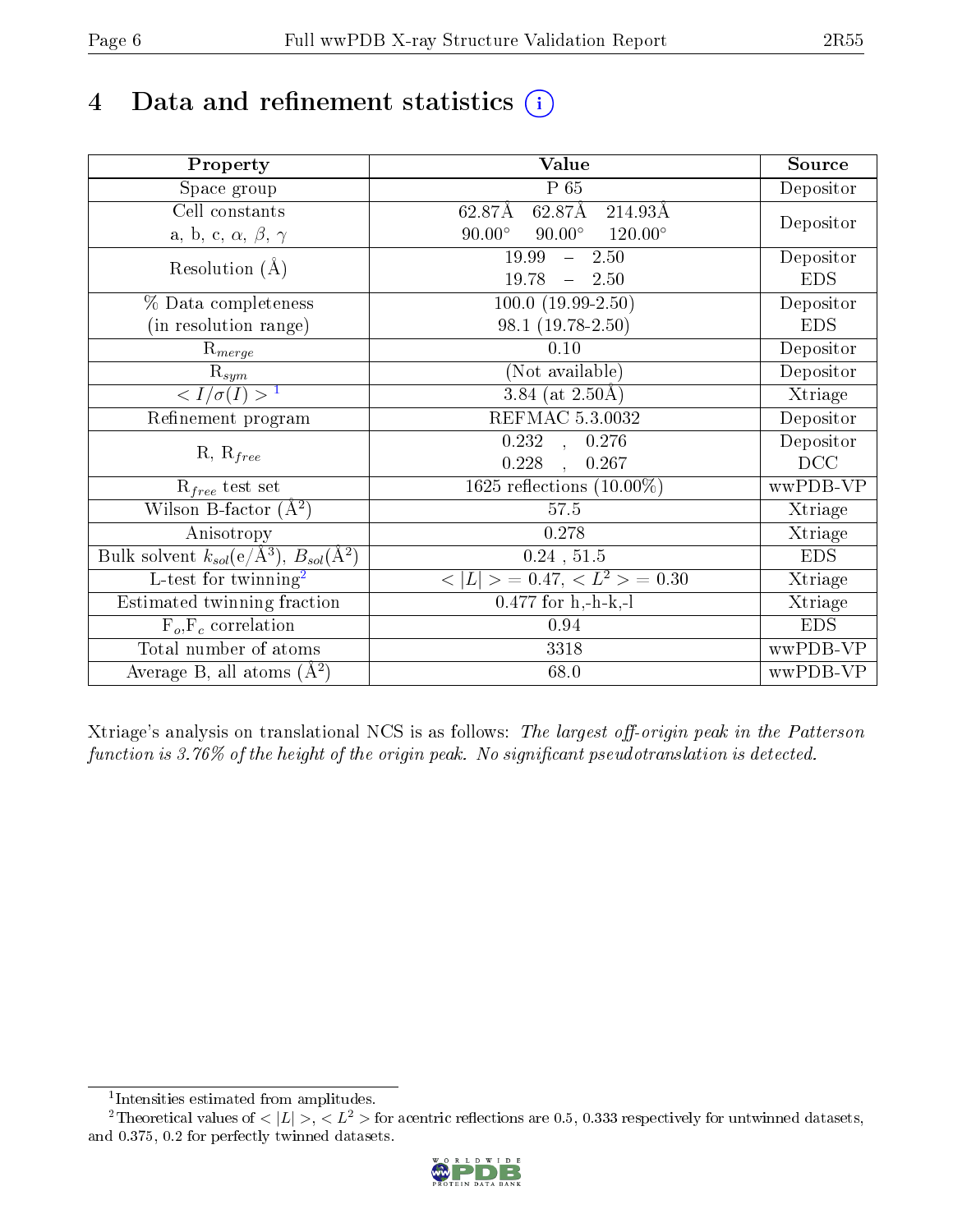# 5 Model quality  $(i)$

# 5.1 Standard geometry  $(i)$

The Z score for a bond length (or angle) is the number of standard deviations the observed value is removed from the expected value. A bond length (or angle) with  $|Z| > 5$  is considered an outlier worth inspection. RMSZ is the root-mean-square of all Z scores of the bond lengths (or angles).

| Mol | Chain |      | Bond lengths       | Bond angles |                     |  |
|-----|-------|------|--------------------|-------------|---------------------|--|
|     |       | RMSZ | # $ Z  > 5$        | RMSZ        | # $ Z  > 5$         |  |
|     |       | 0.62 | $2/1690(0.1\%)$    | 0.67        | $1/2290$ $(0.0\%)$  |  |
|     |       | 0.62 | $3/1690(0.2\%)$    | 0.68        | $1/2290$ $(0.0\%)$  |  |
| AIL | АH    | 0.62 | $5/3380$ $(0.1\%)$ | 0.67        | 2/4580<br>$(0.0\%)$ |  |

All (5) bond length outliers are listed below:

| Mol | Chain | $\operatorname{Res}$ | Type       | Atoms    | Z       | Observed $(A)$ | Ideal(A) |
|-----|-------|----------------------|------------|----------|---------|----------------|----------|
|     |       | 73                   | <b>GLY</b> | $N-CA$   | 8.69    | $1.59\,$       | 1.46     |
|     |       | 73                   | GLY        | $N$ -CA  | 8.63    | 1.58           | 1.46     |
|     |       | 210                  |            | $CD-OE1$ | 5.81    | 1.36           | 1.24     |
|     |       | 210                  |            | $CD-NE2$ | 5.14    | 1.45           | 1.32     |
|     |       | 158                  |            | $CB-SG$  | $-5.06$ | $1.73\,$       | $1.81\,$ |

All (2) bond angle outliers are listed below:

| $\operatorname{Mol}$ | $\vert$ Chain $\vert$ Res $\vert$ Type |     |      | Atoms        |         | Observed $(^\circ)$   Ideal $(^\circ)$ |          |
|----------------------|----------------------------------------|-----|------|--------------|---------|----------------------------------------|----------|
|                      |                                        | 121 | LEU  | CA-CB-CG     | 5.13    | -127-10-                               | 115.30   |
|                      |                                        |     | ARG- | $NE- CZ-NH2$ | $-5.03$ |                                        | 1 20 .30 |

There are no chirality outliers.

There are no planarity outliers.

# 5.2 Too-close contacts  $(i)$

In the following table, the Non-H and H(model) columns list the number of non-hydrogen atoms and hydrogen atoms in the chain respectively. The H(added) column lists the number of hydrogen atoms added and optimized by MolProbity. The Clashes column lists the number of clashes within the asymmetric unit, whereas Symm-Clashes lists symmetry related clashes.

|  |      |      | Mol   Chain   Non-H   H(model)   H(added)   Clashes   Symm-Clashes |
|--|------|------|--------------------------------------------------------------------|
|  | 1646 | '605 |                                                                    |

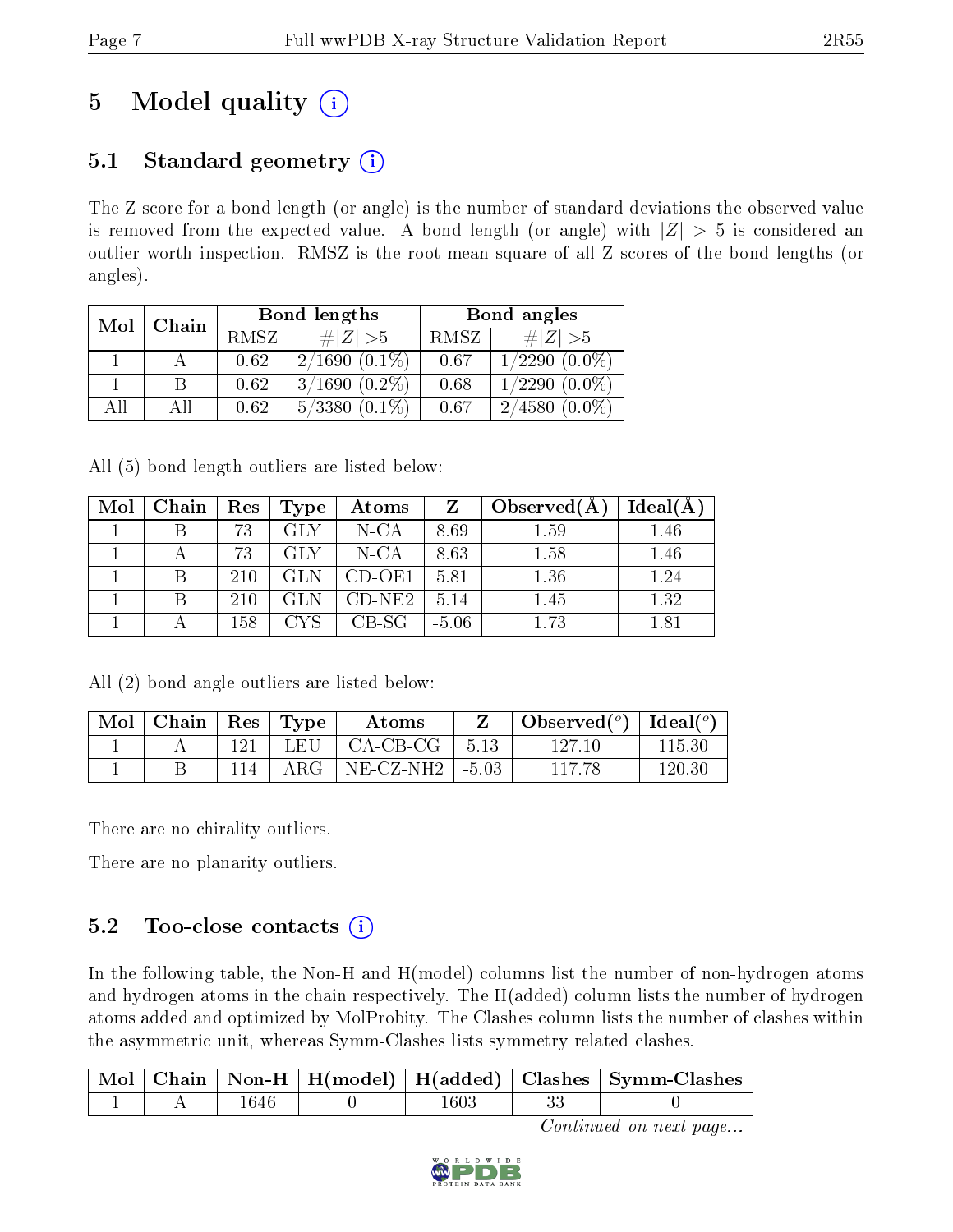| Mol |      |      | Chain   Non-H   H(model)   H(added)   Clashes   Symm-Clashes |
|-----|------|------|--------------------------------------------------------------|
|     | 1646 | 603  |                                                              |
|     |      |      |                                                              |
|     |      |      |                                                              |
|     | 3318 | 3206 |                                                              |

Continued from previous page...

The all-atom clashscore is defined as the number of clashes found per 1000 atoms (including hydrogen atoms). The all-atom clashscore for this structure is 9.

All (61) close contacts within the same asymmetric unit are listed below, sorted by their clash magnitude.

| Atom-1              | Atom-2               | Interatomic       | Clash             |
|---------------------|----------------------|-------------------|-------------------|
|                     |                      | distance $(A)$    | overlap $(A)$     |
| 1:A:115:ASP:CG      | 1: A: 150: ARG: HH12 | 1.90              | 0.73              |
| 1:B:115:ASP:CG      | 1:B:150:ARG:HH12     | 1.94              | 0.71              |
| 1:B:100:ARG:NH1     | 1:B:115:ASP:OD2      | 2.23              | 0.71              |
| 1:A:100:ARG:NH1     | 1:A:115:ASP:OD2      | 2.24              | 0.69              |
| 1:B:36:VAL:HG12     | 1:B:37:SER:H         | 1.59              | 0.68              |
| 1: A:93:THR:HG22    | 1:A:94:ASP:N         | 2.10              | 0.67              |
| 1:B:5:MET:HA        | 1:B:8:GLN:HB2        | 1.76              | 0.67              |
| 1: A:5:MET:HA       | 1: A:8: GLN: HB2     | 1.77              | 0.66              |
| 1:B:100:ARG:NH1     | 1:B:145:LYS:HG3      | 2.13              | 0.64              |
| 1:A:115:ASP:CG      | 1: A: 150: ARG: NH1  | 2.51              | 0.64              |
| 1:B:115:ASP:OD1     | 1:B:150:ARG:NH1      | 2.32              | 0.63              |
| 1: A:100:ARG:NH1    | 1: A:145:LYS:HG3     | 2.14              | 0.63              |
| 1:B:93:THR:HG22     | 1: B:94: ASP: N      | $\overline{2.15}$ | $\overline{0.62}$ |
| 1: A:36: VAL:HG12   | 1:A:37:SER:H         | 1.65              | 0.62              |
| 1:B:115:ASP:CG      | 1: B: 150: ARG: NH1  | 2.55              | 0.59              |
| 1:B:31:ARG:NH1      | 1:B:195:ARG:HG2      | 2.17              | 0.59              |
| 1:B:207:ALA:HA      | 1:B:210:GLN:HE21     | 1.68              | 0.59              |
| 1: A: 158: CYS: SG  | 1:A:174:THR:HG22     | 2.42              | 0.59              |
| 1:A:115:ASP:OD1     | 1: A: 150: ARG: NH1  | 2.35              | 0.59              |
| 1:B:158:CYS:SG      | 1:B:174:THR:HG22     | 2.44              | 0.57              |
| 1:A:31:ARG:NH1      | 1:A:195:ARG:HG2      | 2.20              | 0.57              |
| 1:B:31:ARG:HE       | 1:B:198:THR:HG21     | 1.71              | 0.55              |
| 1: A:31: ARG:HE     | 1: A:198:THR:HG21    | 1.74              | 0.53              |
| 1: A:93:THR:HG22    | 1:A:94:ASP:H         | 1.73              | 0.53              |
| 1: A:93:THR:CG2     | 1:A:94:ASP:N         | 2.76              | 0.49              |
| 1:A:100:ARG:HD2     | 1: A: 142: CYS: SG   | 2.52              | 0.49              |
| 1:B:36:VAL:HG12     | 1:B:37:SER:N         | 2.27              | 0.48              |
| 1: A: 115: ASP: OD2 | 1:A:150:ARG:NH1      | 2.38              | 0.48              |
| 1:B:76:ARG:NH1      | 1:B:200:PHE:HE1      | 2.11              | 0.48              |
| 1: A:80: ASP:O      | 1:B:78:LYS:NZ        | 2.45              | 0.48              |

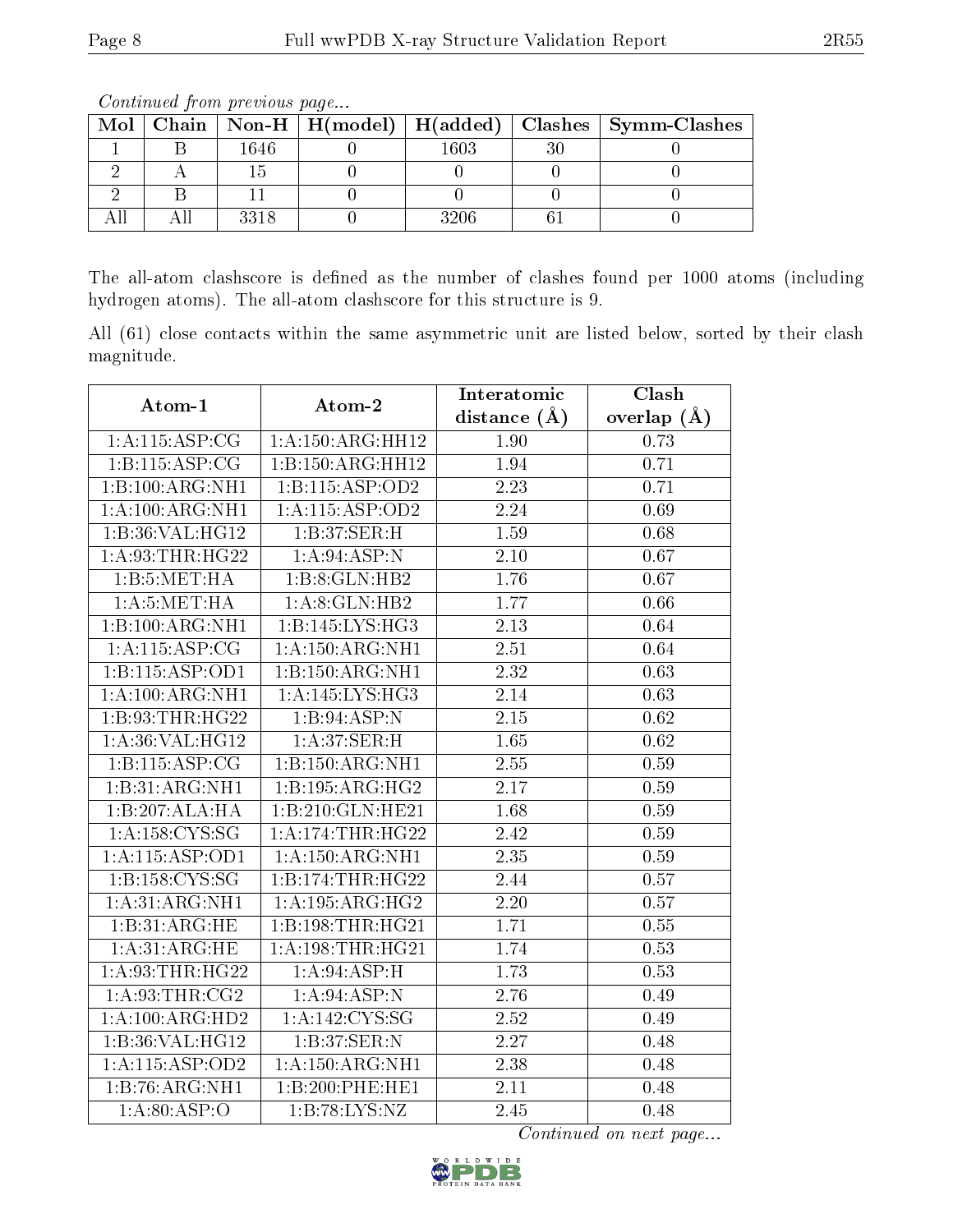| continuou promonous pago     |                        | Interatomic       | Clash         |
|------------------------------|------------------------|-------------------|---------------|
| Atom-1                       | Atom-2                 | distance $(\AA)$  | overlap $(A)$ |
| 1:B:207:ALA:HA               | 1:B:210:GLN:NE2        | 2.29              | 0.47          |
| 1:B:129:THR:HA               | 1:B:160:CYS:O          | 2.14              | 0.47          |
| 1: A:181: SER:OG             | 1:A:182:GLY:N          | 2.48              | 0.46          |
| 1:B:93:THR:HG22              | 1:B:94:ASP:H           | 1.79              | 0.46          |
| 1: A:36: VAL:HG12            | 1:A:37:SER:N           | 2.29              | 0.45          |
| 1:B:100:ARG:HD2              | 1:B:142:CYS:SG         | 2.56              | 0.45          |
| 1:A:76:ARG:NH1               | $1: A:200:$ PHE:HE $1$ | $\overline{2.15}$ | 0.45          |
| 1:A:45:GLU:HG3               | 1: A: 155: PRO: HD2    | 1.99              | 0.45          |
| 1:B:181:SER:OG               | 1: B: 182: GLY:N       | 2.48              | 0.45          |
| 1: B:93:THR:CG2              | 1:B:94:ASP:N           | 2.81              | 0.44          |
| 1:B:31:ARG:HH12              | 1:B:195:ARG:HG2        | 1.84              | 0.43          |
| 1:B:65:TRP:CE2               | 1:B:69:LYS:HB2         | 2.53              | 0.43          |
| 1:A:70:PRO:HG2               | 1:A:120:VAL:HG21       | 2.00              | 0.43          |
| 1: A:51:TYR:O                | 1:A:175:PHE:HA         | $\overline{2.19}$ | 0.42          |
| 1:B:45:GLU:HG3               | 1: B: 155: PRO: HD2    | 2.01              | 0.42          |
| $1:B:114:ARG:H\overline{D3}$ | 1:B:149:VAL:HB         | $2.00\,$          | 0.42          |
| 1: A: 156: CYS: HB2          | 1:A:175:PHE:O          | 2.19              | 0.42          |
| 1:A:114:ARG:HD3              | 1:A:149:VAL:HB         | 2.02              | 0.42          |
| 1: B: 51: TYR: O             | 1:B:175:PHE:HA         | 2.18              | 0.42          |
| 1:B:163:LEU:HD11             | 1:B:171:ASN:HB2        | $2.01\,$          | 0.41          |
| 1: A:69: LYS: HA             | 1:A:70:PRO:HD3         | $\overline{1.90}$ | 0.41          |
| 1: A: 167: PRO: HB2          | 1: A: 168: THR: H      | 1.68              | 0.41          |
| 1:A:154:HIS:HB3              | 1:A:155:PRO:CD         | 2.51              | 0.41          |
| 1: A:93:THR:CG2              | 1: A:94: ASP:H         | 2.33              | 0.41          |
| 1:A:154:HIS:O                | 1:A:155:PRO:C          | 2.60              | 0.41          |
| 1:A:154:HIS:HB3              | 1:A:155:PRO:HD2        | 2.02              | 0.41          |
| 1: A:129:THR:HA              | 1:A:160:CYS:O          | 2.21              | 0.40          |
| 1:B:70:PRO:HG2               | 1:B:120:VAL:HG21       | 2.02              | 0.40          |
| 1: A:78: LYS: NZ             | 1:B:80:ASP:O           | 2.46              | 0.40          |
| 1: A:9: MET:O                | 1: A:13: VAL:HG23      | 2.22              | 0.40          |
| 1:B:163:LEU:HA               | 1:B:164:PRO:HD3        | 1.90              | 0.40          |

Continued from previous page...

There are no symmetry-related clashes.

### 5.3 Torsion angles (i)

#### 5.3.1 Protein backbone (i)

In the following table, the Percentiles column shows the percent Ramachandran outliers of the chain as a percentile score with respect to all X-ray entries followed by that with respect to entries of similar resolution.

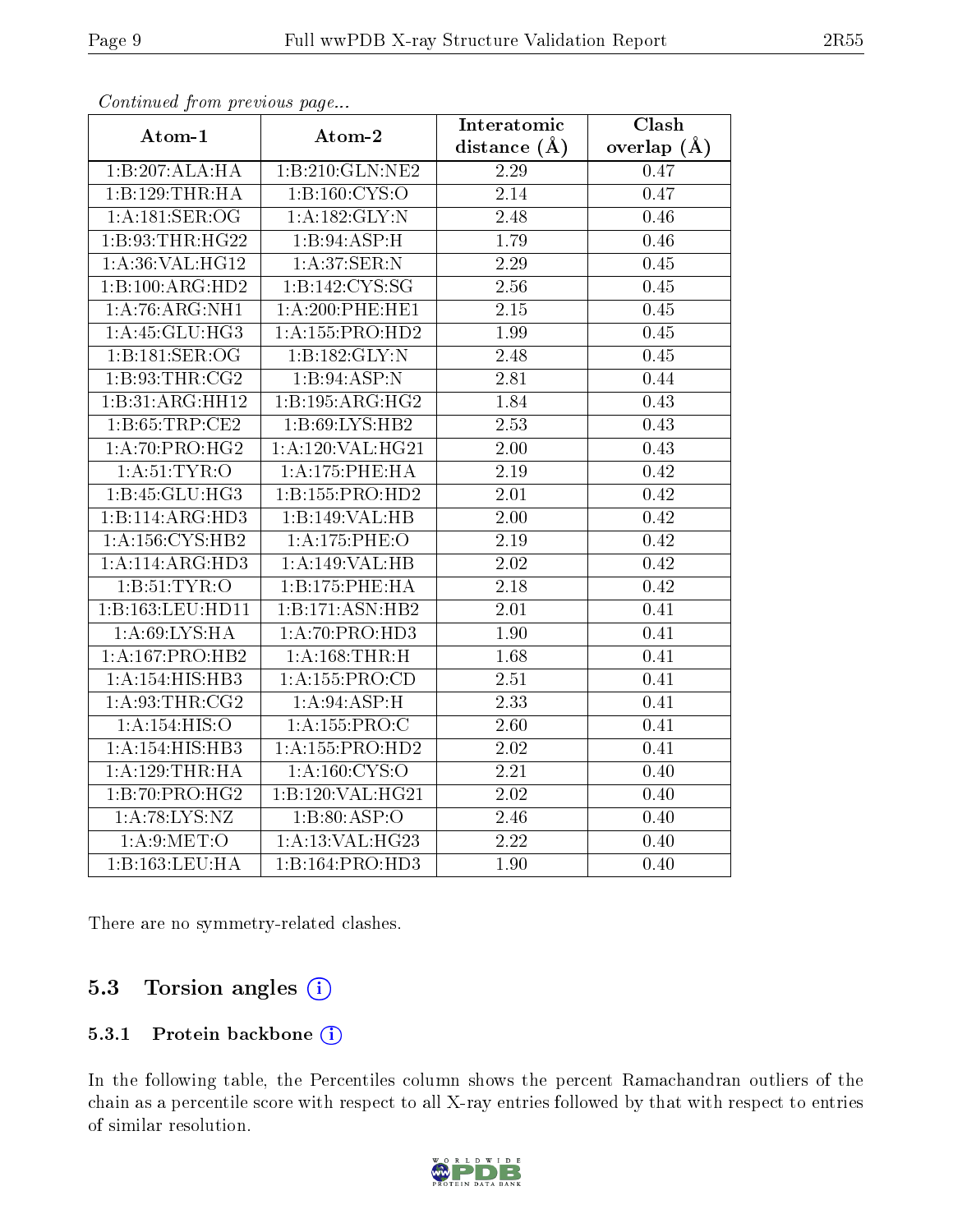| Mol | Chain | Analysed                                 | Favoured   Allowed   Outliers |         | Percentiles |                     |
|-----|-------|------------------------------------------|-------------------------------|---------|-------------|---------------------|
|     |       | $202/231$ (87\%)   185 (92\%)   17 (8\%) |                               |         | 100 100     |                     |
|     |       | $202/231$ (87\%)   185 (92\%)   17 (8\%) |                               |         | 100         | $\boxed{100}$       |
| All | All   | $404/462$ (87\%)   370 (92\%)            |                               | 34 (8%) | 100         | $\vert$ 100 $\vert$ |

The Analysed column shows the number of residues for which the backbone conformation was analysed, and the total number of residues.

There are no Ramachandran outliers to report.

#### 5.3.2 Protein sidechains  $(i)$

In the following table, the Percentiles column shows the percent sidechain outliers of the chain as a percentile score with respect to all X-ray entries followed by that with respect to entries of similar resolution.

The Analysed column shows the number of residues for which the sidechain conformation was analysed, and the total number of residues.

| Mol | Chain | Analysed        | Rotameric   Outliers |           | Percentiles |
|-----|-------|-----------------|----------------------|-----------|-------------|
|     |       | $183/202(91\%)$ | 174 (95%)            | $9(5\%)$  | 25<br>47    |
|     |       | $183/202(91\%)$ | 175 $(96\%)$         | $8(4\%)$  | 28<br>52    |
| All | All   | $366/404(91\%)$ | 349 (95%)            | 17 $(5%)$ | 27<br>50    |

All (17) residues with a non-rotameric sidechain are listed below:

| Mol          | Chain              | Res | Type        |
|--------------|--------------------|-----|-------------|
| $\mathbf{1}$ | A                  | 28  | <b>LYS</b>  |
| $\mathbf{1}$ | $\bf{A}$           | 31  | ARG         |
| $\mathbf{1}$ | $\overline{A}$     | 46  | PHE         |
| $\mathbf 1$  | $\bf{A}$           | 76  | ARG         |
| $\mathbf{1}$ | $\boldsymbol{A}$   | 91  | SER.        |
| $\mathbf{1}$ | $\overline{A}$     | 114 | $\rm{ARG}$  |
| $\mathbf 1$  | $\bf{A}$           | 135 | THR         |
| $\mathbf{1}$ | $\bf{A}$           | 163 | <b>LEU</b>  |
| $\mathbf{1}$ | $\overline{\rm A}$ | 168 | THR         |
| $\mathbf 1$  | B                  | 28  | <b>LYS</b>  |
| $\mathbf{1}$ | B                  | 31  | $\rm{ARG}$  |
| $\mathbf{1}$ | B                  | 43  | SER         |
| $\mathbf 1$  | B                  | 76  | ARG         |
| $\mathbf{1}$ | В                  | 84  | THR         |
| 1            | В                  | 91  | ${\rm SER}$ |

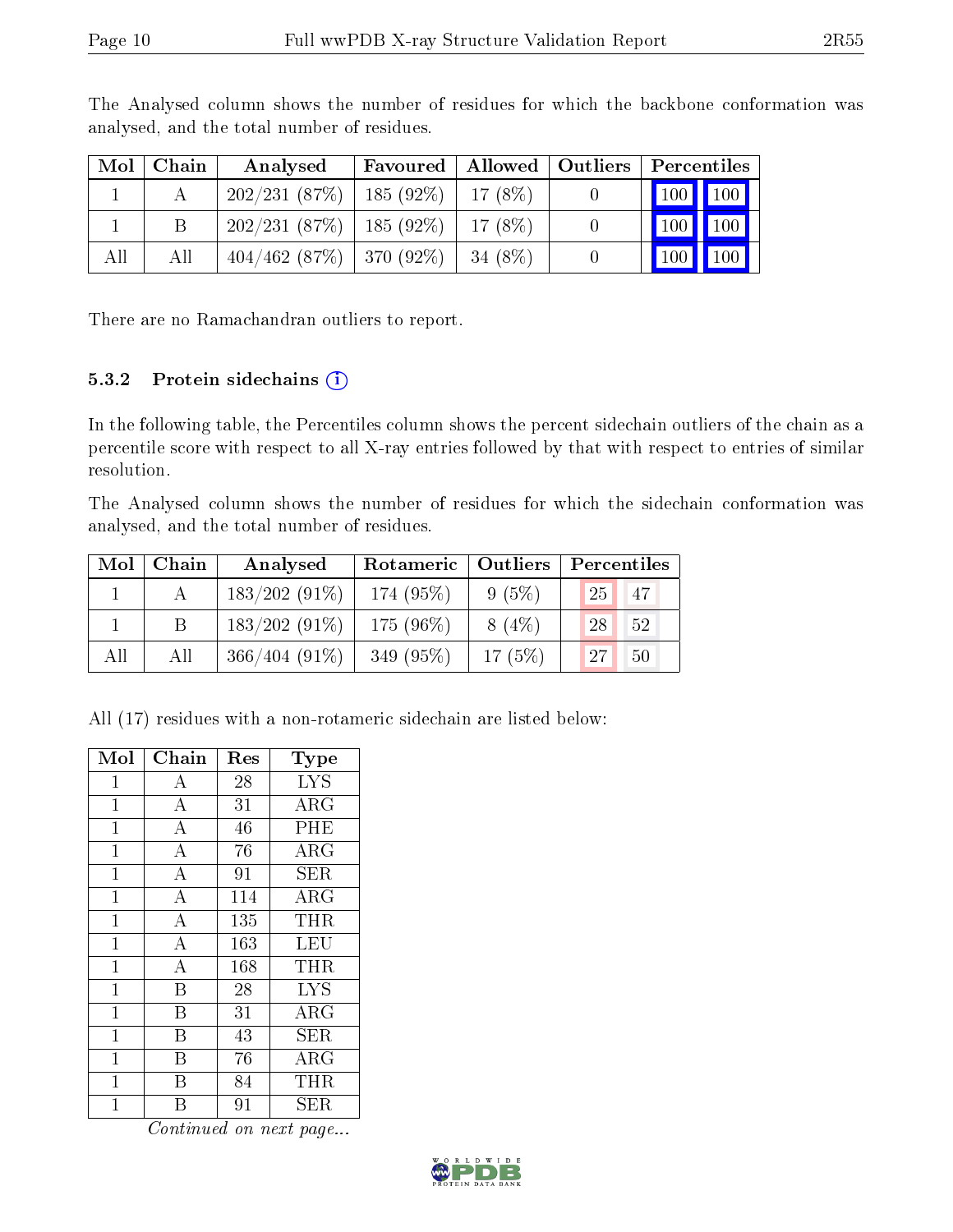Continued from previous page...

| $\operatorname{Mol}$ | Chain | Res | l'ype |
|----------------------|-------|-----|-------|
|                      |       |     | ΑRG   |
|                      |       | 135 |       |

Some sidechains can be flipped to improve hydrogen bonding and reduce clashes. All (7) such sidechains are listed below:

| Mol | Chain | Res | <b>Type</b> |
|-----|-------|-----|-------------|
|     |       | 82  | <b>ASN</b>  |
|     |       | 154 | HIS         |
|     |       | 210 | <b>GLN</b>  |
|     | R     | 82  | <b>ASN</b>  |
|     | К     | 154 | <b>HIS</b>  |
|     | R     | 203 | <b>ASN</b>  |
|     |       | 210 | <b>GLN</b>  |

#### $5.3.3$  RNA  $(i)$

There are no RNA molecules in this entry.

### 5.4 Non-standard residues in protein, DNA, RNA chains (i)

There are no non-standard protein/DNA/RNA residues in this entry.

### 5.5 Carbohydrates  $(i)$

There are no carbohydrates in this entry.

### 5.6 Ligand geometry  $(i)$

There are no ligands in this entry.

### 5.7 [O](https://www.wwpdb.org/validation/2017/XrayValidationReportHelp#nonstandard_residues_and_ligands)ther polymers  $(i)$

There are no such residues in this entry.

### 5.8 Polymer linkage issues  $(i)$

There are no chain breaks in this entry.